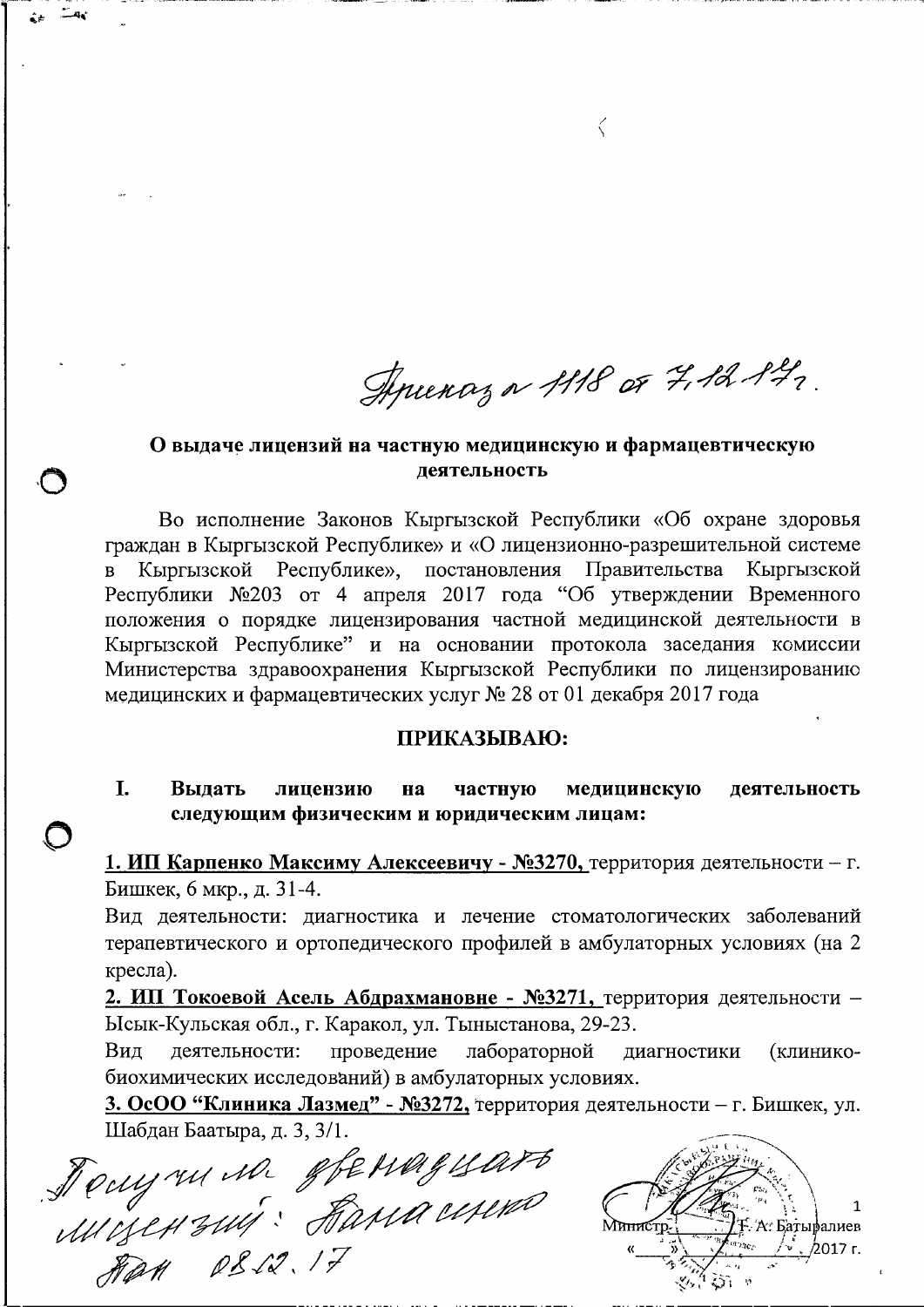Вид деятельности: диагностика и лечение гинекологических и хирургических заболеваний, с оказанием анестезиологических и реанимационных пособий, лазерной терапии, УЗ- и лабораторной диагностики (клинико-биохимических исследований) в амбулаторных и условиях дневного стационара (на 7 коек).

4. ОсОО "Медицинский центр "Искра ЛТД" - №3273, территория деятельности - г. Ош, ул. Монуева, 138.

Вид деятельности: лиагностика  $\overline{M}$ лечение дерматовенерологических заболеваний, проведение УЗ-диагностики в амбулаторных условиях.

5. ОсОО Медицинский центр "Марина" - №3274, территория деятельности г. Бишкек, ул. Шабдан Баатыра, 110.

Вид деятельности: диагностика и лечение гинекологических заболеваний (проведение ЭКО) в амбулаторных и условиях дневного стационара (на 2 койки).

#### II. Выдать лицензию на частную фармацевтическую деятельность следующим юридическим лицам:

1. ИП Разыкпаевой Зинаиде Мукашевне-№5122, территория деятельности KP.

- Ысык-Кульская обл., Тюпский р-н, с. Тюп, ул. Манаса, 13/5 (аптека).

Вид деятельности: реализация лекарственных средств.

2. ИП Мурзабековой Гулкайыр Тойчуевне-№5123, территория деятельности KP.

- г. Бишкек, ул. Боконбаева, 95 (аптека).

Вид деятельности: реализация лекарственных средств.

3. ОсОО «Момуш»-№5124, территория деятельности КР,

- г. Ош, пр. А.Масалиева, 17/2 (аптека).

Вид деятельности: реализация лекарственных средств.

#### ИП Идирисовой Обагул Искендеровне-№5125, территория деятельности 4. KP,

- г. Бишкек, ж/м Келечек, ул. Келечек-9, 41 (аптека).

Вид деятельности: реализация лекарственных средств.

5. ОсОО «ФАРМАТИВ»-№5126, территория деятельности КР,

- г. Бишкек, ул. Профсоюзная, 47 (аптечный склад).

Вид деятельности: реализация лекарственных средств.

ИП Намазбековой Жыпар Сукешовне-№5127, территория деятельности 6. KP.

- Ысык-Кульская обл., г. Балыкчы, ул. Т.Океева, 94б, ТБ г. Балыкчы (протокол  $N$ <sup>27</sup> от 26.10.2017 г.) (аптека).

Вйд деятельности: реализация лекарственных средств.

7. ОсОО «АйФарм»-№5128, территория деятельности КР,

- г. Бишкек, 8 мкр., 44/1 (аптека).